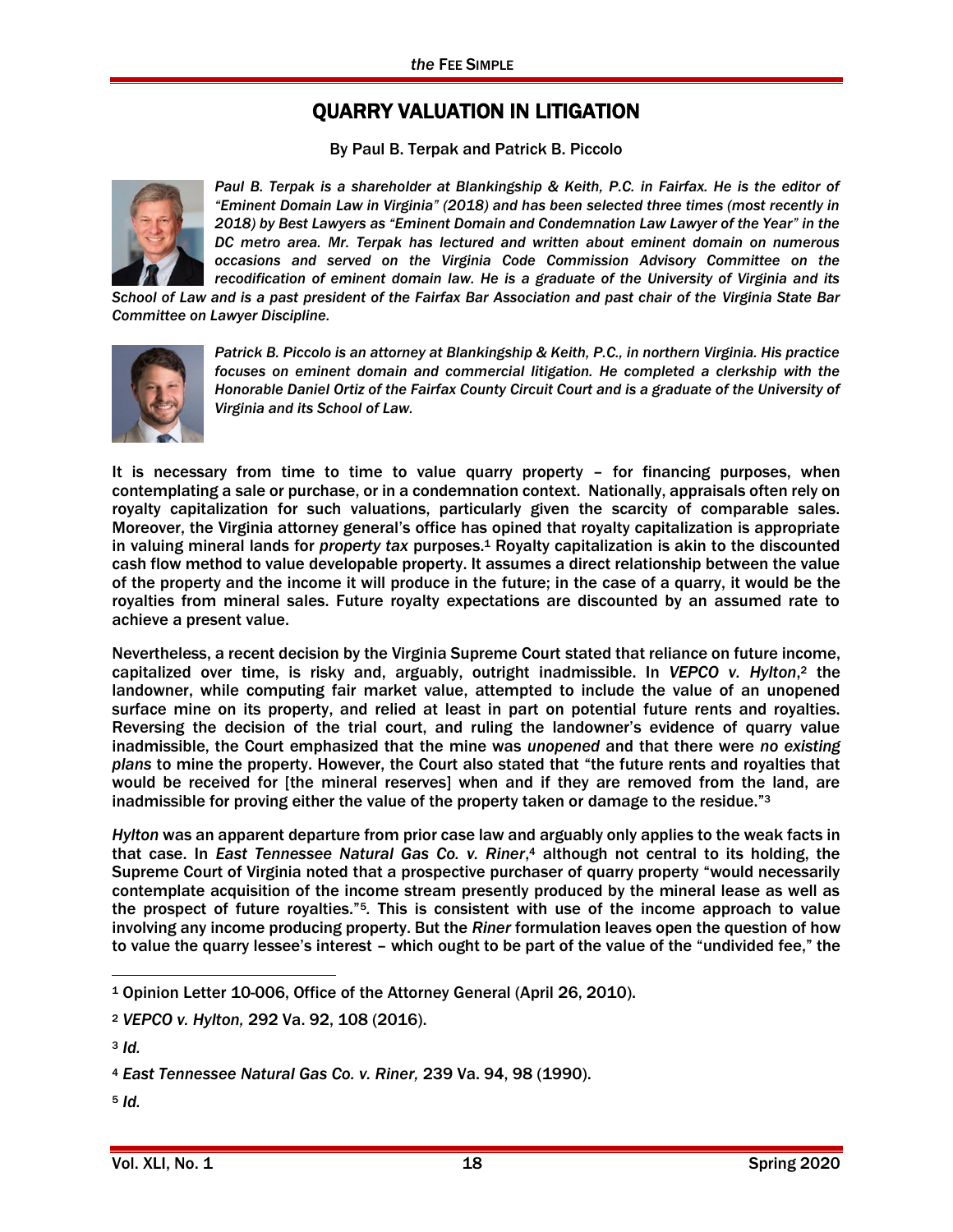value of *all* interests in the land. Notably, *Riner* was cited with approval in *Hylton*, which could be distinguished because the mine at issue was unopened, and thus, there was no existing income stream. Future royalties in *Hylton*, absent even a plan to mine, were far more speculative than when a property is actively being mined and actually producing an income stream.

The language in *Hylton*, prohibiting the use of future business income in valuing the land, nevertheless must be taken seriously – landowners cannot risk doing otherwise. Moreover, Virginia has similarly cut against the grain of popular valuation methodologies in other contexts. The *Hylton* Court's apparent rejection of royalty capitalization for quarries is similar to the Virginia Supreme Court's well-established rejection of development cost and discounted cash flow analysis in litigation, even though that methodology is accepted in many states and by many lending institutions.<sup>6</sup> It is safest to avoid any reliance on future income.

Simultaneously, the *Hylton* Court reiterated a more widely-accepted prohibition of the "Unit Rule" to value mineral resources on property taken by eminent domain.<sup>7</sup> Specifically, landowners cannot calculate value by multiplying mineable tons by the anticipated price. *Hylton*, 292 Va. at 108. Taken together, these rules create challenges when valuing an operating quarry owned by the operator (that is, an operating business earning income from mining rock as opposed to an absentee landowner just collecting royalties).

Litigants must focus on what the Court has unambiguously permitted. The Supreme Court of Virginia, when valuing an ongoing quarry operation, *has* authorized the *consideration* of the marketability, quantity and character of mineral resources. In *Board of County Sup'rs of Henrico County v. Wilkerson*, <sup>8</sup> the Supreme Court of Virginia approved the following jury instruction:

> [Y]ou may not consider the existence of sand and gravel deposits on the land being taken as an element contributing to the market value of the land as a whole, unless you determine:

> (1) that the development of such sand and gravel deposits is consistent with the highest and best use of the property; and,

(2) that there is a market for such sand and gravel in the area, and

(3) that the mineral deposits are of such quantity and character that they may economically be mined taking into consideration all relevant factors; and

(4) that the presence of such sand and gravel deposits on the property contributes to the market value of the property when compared with other land in the area.

Consequently, the Court permitted expert testimony from a geologist discussing the nature and quantity of the minerals as well as a line of questions, on cross-examination concerning the market price per ton of sand and gravel.<sup>9</sup> The *Hylton* Court cited to *Wilkerson* with approval, and this jury instruction – as well as its authorization to consider the marketability, quantity and character of mineral resources on a condemned property – is still good law.

When confronted with a quarry valuation issue in litigation, there is a way to navigate the ambiguous terrain of these Supreme Court of Virginia holdings. Appraisers will likely need to forgo the royalty

<sup>9</sup> *Id.*

 $\overline{a}$ <sup>6</sup> See *Fruit Growers Express Co. v. City of Alexandria*, 216 Va. 602, 604-06 (1976).

<sup>7</sup> *Hylton*, 292 Va. at 108; *see also East Tennessee Natural Gas Co. v. Riner*, 239 Va. 94 (1990); *Bd. of Cnty Supervisors of Henrico Cnty v. Wilkerson*, 226 Va. 84 (1983); *see also* 4 *Nichols on Eminent Domain* § 13.14(4).

<sup>8</sup> *Bd. of Cnty Supervisors of Henrico Cnty v. Wilkerson*, 226 Va. 84, 92 (1983).